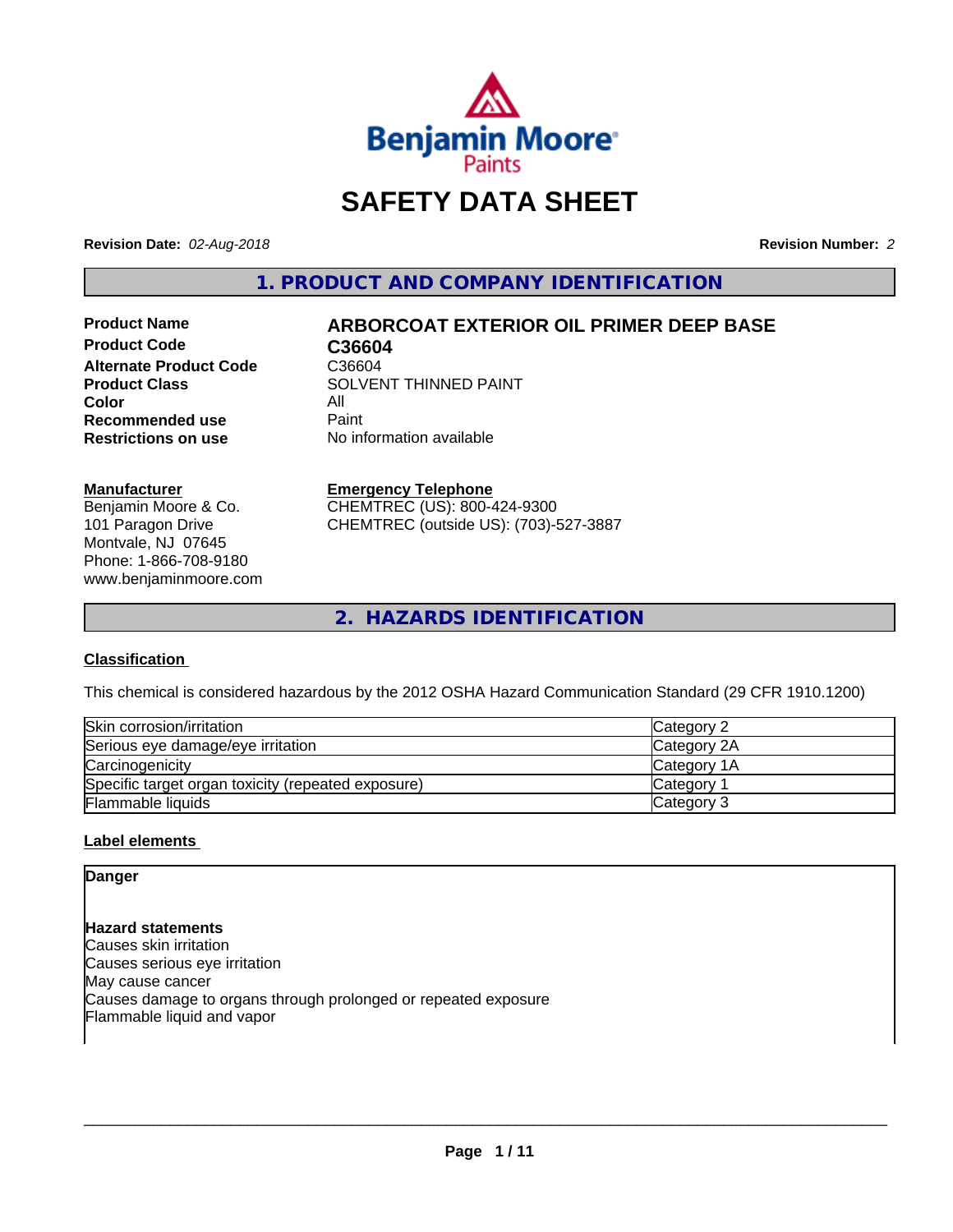

**Appearance** liquid

**Odor** solvent

#### **Precautionary Statements - Prevention**

Obtain special instructions before use Do not handle until all safety precautions have been read and understood Use personal protective equipment as required Wash face, hands and any exposed skin thoroughly after handling Wear eye/face protection Do not breathe dust/fume/gas/mist/vapors/spray Do not eat, drink or smoke when using this product Keep away from heat, hot surfaces, sparks, open flames and other ignition sources. No smoking Keep container tightly closed Ground/bond container and receiving equipment Use explosion-proof electrical/ventilating/lighting/equipment Use only non-sparking tools Take precautionary measures against static discharge

#### **Precautionary Statements - Response**

IF exposed or concerned: Get medical advice/attention

#### **Eyes**

IF IN EYES: Rinse cautiously with water forseveral minutes. Remove contact lenses, if present and easy to do. Continue rinsing

If eye irritation persists: Get medical advice/attention

#### **Skin**

If skin irritation occurs: Get medical advice/attention

IF ON SKIN (or hair): Remove/Take off immediately all contaminated clothing. Rinse skin with water/shower Wash contaminated clothing before reuse

#### **Fire**

In case of fire: Use CO2, dry chemical, or foam for extinction

#### **Precautionary Statements - Storage**

Store locked up Store in a well-ventilated place. Keep cool

#### **Precautionary Statements - Disposal**

Dispose of contents/container to an approved waste disposal plant

#### **Hazards not otherwise classified (HNOC)**

Rags, steel wool or waste soaked with this product may spontaneously catch fire if improperly discarded

#### **Other information**

No information available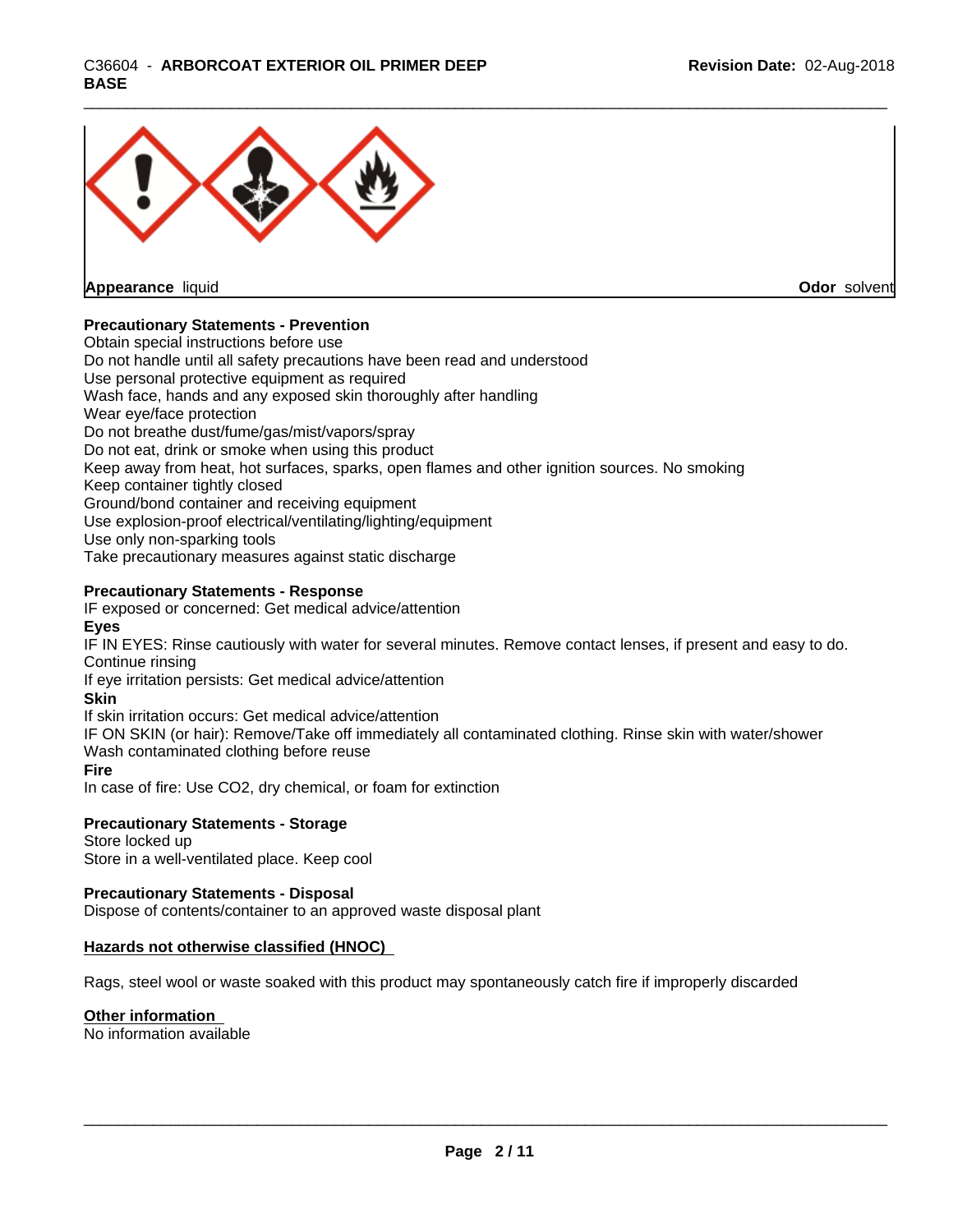# **3. COMPOSITION/INFORMATION ON INGREDIENTS**

| <b>Chemical name</b>                         | <b>CAS No.</b> | Weight-% |
|----------------------------------------------|----------------|----------|
| Limestone                                    | 1317-65-3      | 40       |
| 4-Chlorobenzotrifluoride                     | 98-56-6        | 15       |
| Propylene Carbonate                          | 108-32-7       | ιO       |
| Titanium dioxide                             | 13463-67-7     |          |
| Solvent naphtha, petroleum, medium aliphatic | 64742-88-7     |          |
| Diatomaceous earth                           | 61790-53-2     |          |
| Silica, crystalline                          | 14808-60-7     | 0.5      |
| Ethyl benzene                                | $100 - 41 - 4$ | 0.5      |

# **4. FIRST AID MEASURES**

| <b>General Advice</b>                            | If symptoms persist, call a physician. Show this safety data sheet to the doctor in<br>attendance.                                                                                                                      |
|--------------------------------------------------|-------------------------------------------------------------------------------------------------------------------------------------------------------------------------------------------------------------------------|
| <b>Eye Contact</b>                               | Immediately flush with plenty of water. After initial flushing, remove any contact<br>lenses and continue flushing for at least 15 minutes. Keep eye wide open while<br>rinsing. If symptoms persist, call a physician. |
| <b>Skin Contact</b>                              | Wash off immediately with soap and plenty of water removing all contaminated<br>clothes and shoes. If skin irritation persists, call a physician.                                                                       |
| <b>Inhalation</b>                                | Move to fresh air. If symptoms persist, call a physician.<br>If not breathing, give artificial respiration. Call a physician immediately.                                                                               |
| Ingestion                                        | Clean mouth with water and afterwards drink plenty of water. Do not induce<br>vomiting without medical advice. Never give anything by mouth to an unconscious<br>person. Consult a physician.                           |
| <b>Protection Of First-Aiders</b>                | Use personal protective equipment.                                                                                                                                                                                      |
| <b>Most Important</b><br><b>Symptoms/Effects</b> | No information available.                                                                                                                                                                                               |
| <b>Notes To Physician</b>                        | Treat symptomatically.                                                                                                                                                                                                  |

**5. FIRE-FIGHTING MEASURES**

| <b>Suitable Extinguishing Media</b>                                    | Foam, dry powder or water. Use extinguishing measures<br>that are appropriate to local circumstances and the<br>surrounding environment.                                                                                                    |
|------------------------------------------------------------------------|---------------------------------------------------------------------------------------------------------------------------------------------------------------------------------------------------------------------------------------------|
| <b>Protective Equipment And Precautions For</b><br><b>Firefighters</b> | As in any fire, wear self-contained breathing apparatus<br>pressure-demand, MSHA/NIOSH (approved or equivalent)<br>and full protective gear.                                                                                                |
| <b>Specific Hazards Arising From The Chemical</b>                      | Combustible material. Closed containers may rupture if<br>exposed to fire or extreme heat. Keep product and empty<br>container away from heat and sources of ignition. Thermal<br>decomposition can lead to release of irritating gases and |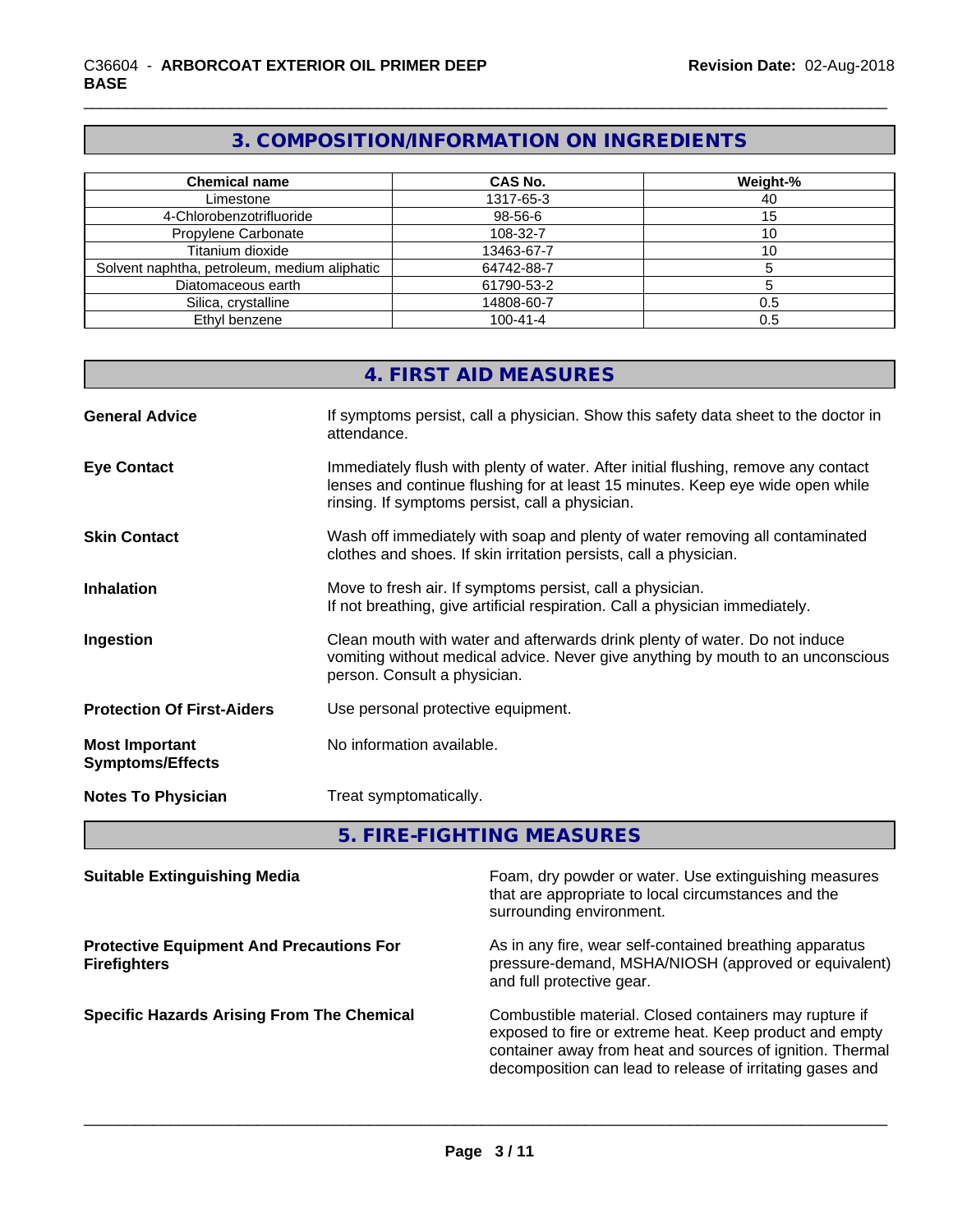|                                                                                  |                 | vapors.                        |                                |
|----------------------------------------------------------------------------------|-----------------|--------------------------------|--------------------------------|
| <b>Sensitivity To Mechanical Impact</b>                                          |                 | No.                            |                                |
| <b>Sensitivity To Static Discharge</b>                                           |                 | Yes                            |                                |
| <b>Flash Point Data</b><br>Flash Point (°F)<br>Flash Point (°C)<br><b>Method</b> |                 | 104.0<br>40.0<br><b>PMCC</b>   |                                |
| <b>Flammability Limits In Air</b>                                                |                 |                                |                                |
| Lower flammability limit:<br><b>Upper flammability limit:</b>                    |                 | Not available<br>Not available |                                |
| <b>NFPA</b><br>Health: 1                                                         | Flammability: 2 | Instability: 0                 | <b>Special: Not Applicable</b> |
| <b>NEDA Logand</b>                                                               |                 |                                |                                |

- **NFPA Legend** 0 - Not Hazardous
- 
- 1 Slightly 2 - Moderate
- 
- 3 High
- 4 Severe

*The ratings assigned are only suggested ratings, the contractor/employer has ultimate responsibilities for NFPA ratings where this system is used.*

*Additional information regarding the NFPA rating system is available from the National Fire Protection Agency (NFPA) at www.nfpa.org.*

# **6. ACCIDENTAL RELEASE MEASURES**

| Prevent further leakage or spillage if safe to do so. Do not allow material to<br><b>Other Information</b><br>contaminate ground water system. Prevent product from entering drains. Do not<br>flush into surface water or sanitary sewer system. Local authorities should be<br>advised if significant spillages cannot be contained.<br>See Section 12 for additional Ecological Information.<br><b>Environmental precautions</b><br>Dam up. Soak up with inert absorbent material. Pick up and transfer to properly<br><b>Methods for Cleaning Up</b><br>labeled containers. Clean contaminated surface thoroughly.<br>7. HANDLING AND STORAGE<br>Use only in area provided with appropriate exhaust ventilation. Do not breathe<br><b>Handling</b><br>vapors or spray mist. Wear personal protective equipment. Take precautionary<br>measures against static discharges. To avoid ignition of vapors by static electricity<br>discharge, all metal parts of the equipment must be grounded. Keep away from<br>open flames, hot surfaces and sources of ignition.<br>Keep containers tightly closed in a dry, cool and well-ventilated place. Keep away<br><b>Storage</b><br>from heat. Keep away from open flames, hot surfaces and sources of ignition.<br>Keep in properly labeled containers. Keep out of the reach of children. | <b>Personal Precautions</b> | Use personal protective equipment. Remove all sources of ignition. |  |  |  |
|------------------------------------------------------------------------------------------------------------------------------------------------------------------------------------------------------------------------------------------------------------------------------------------------------------------------------------------------------------------------------------------------------------------------------------------------------------------------------------------------------------------------------------------------------------------------------------------------------------------------------------------------------------------------------------------------------------------------------------------------------------------------------------------------------------------------------------------------------------------------------------------------------------------------------------------------------------------------------------------------------------------------------------------------------------------------------------------------------------------------------------------------------------------------------------------------------------------------------------------------------------------------------------------------------------------------------------------|-----------------------------|--------------------------------------------------------------------|--|--|--|
|                                                                                                                                                                                                                                                                                                                                                                                                                                                                                                                                                                                                                                                                                                                                                                                                                                                                                                                                                                                                                                                                                                                                                                                                                                                                                                                                          |                             |                                                                    |  |  |  |
|                                                                                                                                                                                                                                                                                                                                                                                                                                                                                                                                                                                                                                                                                                                                                                                                                                                                                                                                                                                                                                                                                                                                                                                                                                                                                                                                          |                             |                                                                    |  |  |  |
|                                                                                                                                                                                                                                                                                                                                                                                                                                                                                                                                                                                                                                                                                                                                                                                                                                                                                                                                                                                                                                                                                                                                                                                                                                                                                                                                          |                             |                                                                    |  |  |  |
|                                                                                                                                                                                                                                                                                                                                                                                                                                                                                                                                                                                                                                                                                                                                                                                                                                                                                                                                                                                                                                                                                                                                                                                                                                                                                                                                          |                             |                                                                    |  |  |  |
|                                                                                                                                                                                                                                                                                                                                                                                                                                                                                                                                                                                                                                                                                                                                                                                                                                                                                                                                                                                                                                                                                                                                                                                                                                                                                                                                          |                             |                                                                    |  |  |  |
|                                                                                                                                                                                                                                                                                                                                                                                                                                                                                                                                                                                                                                                                                                                                                                                                                                                                                                                                                                                                                                                                                                                                                                                                                                                                                                                                          |                             |                                                                    |  |  |  |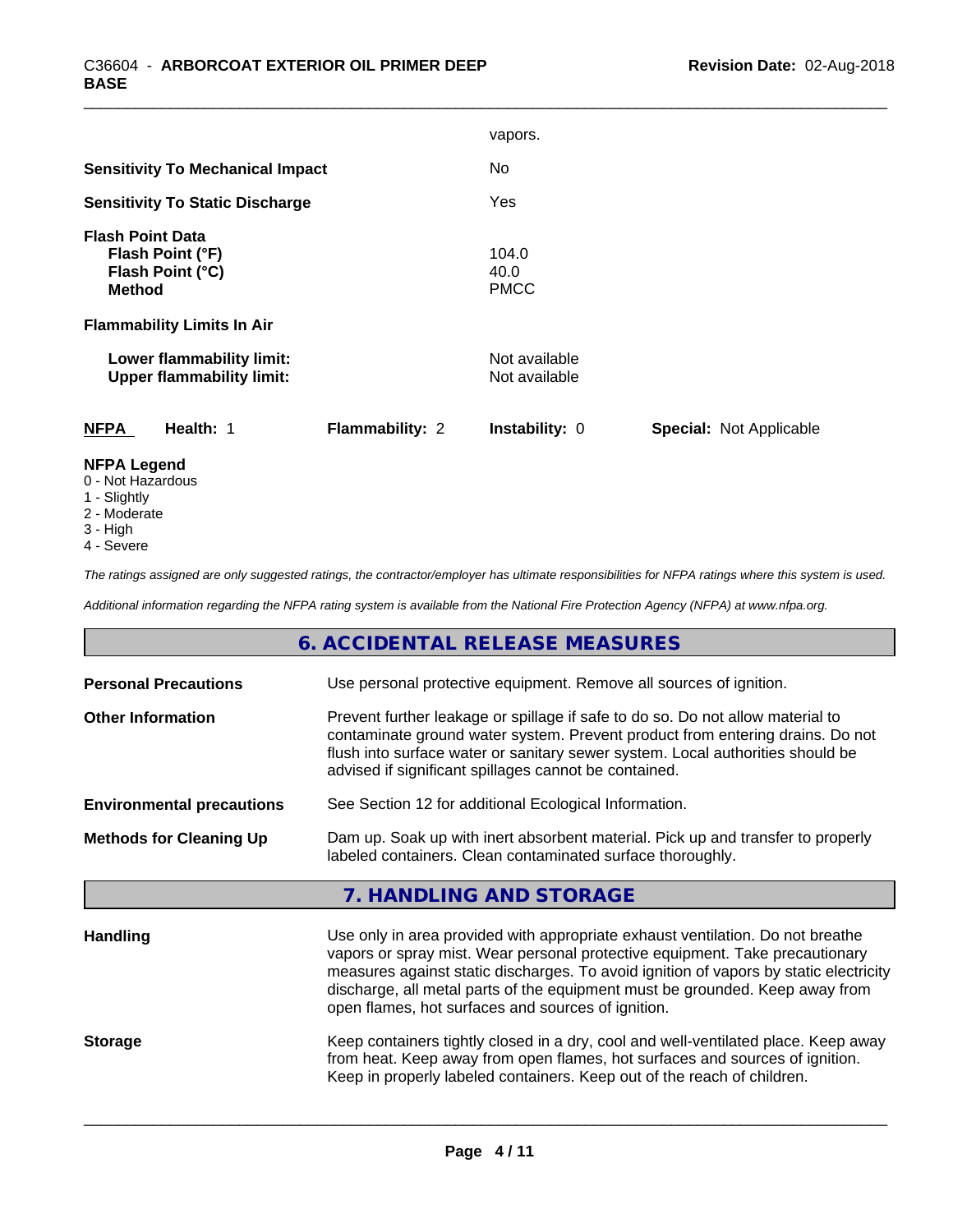**DANGER** - Rags, steel wool or waste soaked with this product may spontaneously catch fire if improperly discarded. Immediately after use, place rags, steel wool or waste in a sealed water-filled metal container.

**Incompatible Materials** Incompatible with strong acids and bases and strong oxidizing agents.

# **8. EXPOSURE CONTROLS / PERSONAL PROTECTION**

#### **Exposure Limits**

| <b>Chemical name</b>     | <b>ACGIH TLV</b>                | <b>OSHA PEL</b>                                        |
|--------------------------|---------------------------------|--------------------------------------------------------|
| Limestone                | N/E                             | 15 mg/m <sup>3</sup> - TWA<br>$5 \text{ mg/m}^3$ - TWA |
| 4-Chlorobenzotrifluoride | $2.5 \text{ mg/m}^3$ - TWA      | $2.5$ mg/m <sup>3</sup> - TWA                          |
| Titanium dioxide         | 10 mg/m <sup>3</sup> - TWA      | 15 mg/m <sup>3</sup> - TWA                             |
| Diatomaceous earth       | N/E                             |                                                        |
|                          |                                 | 20 mppcf - TWA                                         |
| Silica, crystalline      | $0.025$ mg/m <sup>3</sup> - TWA |                                                        |
| Ethyl benzene            | 20 ppm - TWA                    | 100 ppm $-$ TWA                                        |
|                          |                                 | 435 mg/m <sup>3</sup> - TWA                            |

#### **Legend**

ACGIH - American Conference of Governmental Industrial Hygienists Exposure Limits OSHA - Occupational Safety & Health Administration Exposure Limits N/E - Not Established

**Engineering Measures** Ensure adequate ventilation, especially in confined areas.

**Personal Protective Equipment**

| <b>Eye/Face Protection</b><br><b>Skin Protection</b><br><b>Respiratory Protection</b> | Safety glasses with side-shields.<br>Long sleeved clothing. Protective gloves.<br>In operations where exposure limits are exceeded, use a NIOSH approved<br>respirator that has been selected by a technically qualified person for the specific<br>work conditions. When spraying the product or applying in confined areas, wear a<br>NIOSH approved respirator specified for paint spray or organic vapors. |
|---------------------------------------------------------------------------------------|----------------------------------------------------------------------------------------------------------------------------------------------------------------------------------------------------------------------------------------------------------------------------------------------------------------------------------------------------------------------------------------------------------------|
| <b>Hygiene Measures</b>                                                               | Avoid contact with skin, eyes and clothing. Remove and wash contaminated<br>clothing before re-use. Wash thoroughly after handling. When using do not eat,<br>drink or smoke.                                                                                                                                                                                                                                  |

#### **9. PHYSICAL AND CHEMICAL PROPERTIES**

**Appearance** liquid **Density (lbs/gal)** 12.7 - 12.8 **Specific Gravity** 1.52 - 1.54

**Odor** solvent **Odor Threshold No information available No information available pH** No information available **Viscosity (cps)** <br> **Viscosity (cps)** No information available<br>
No information available<br>
No information available **Solubility(ies)** No information available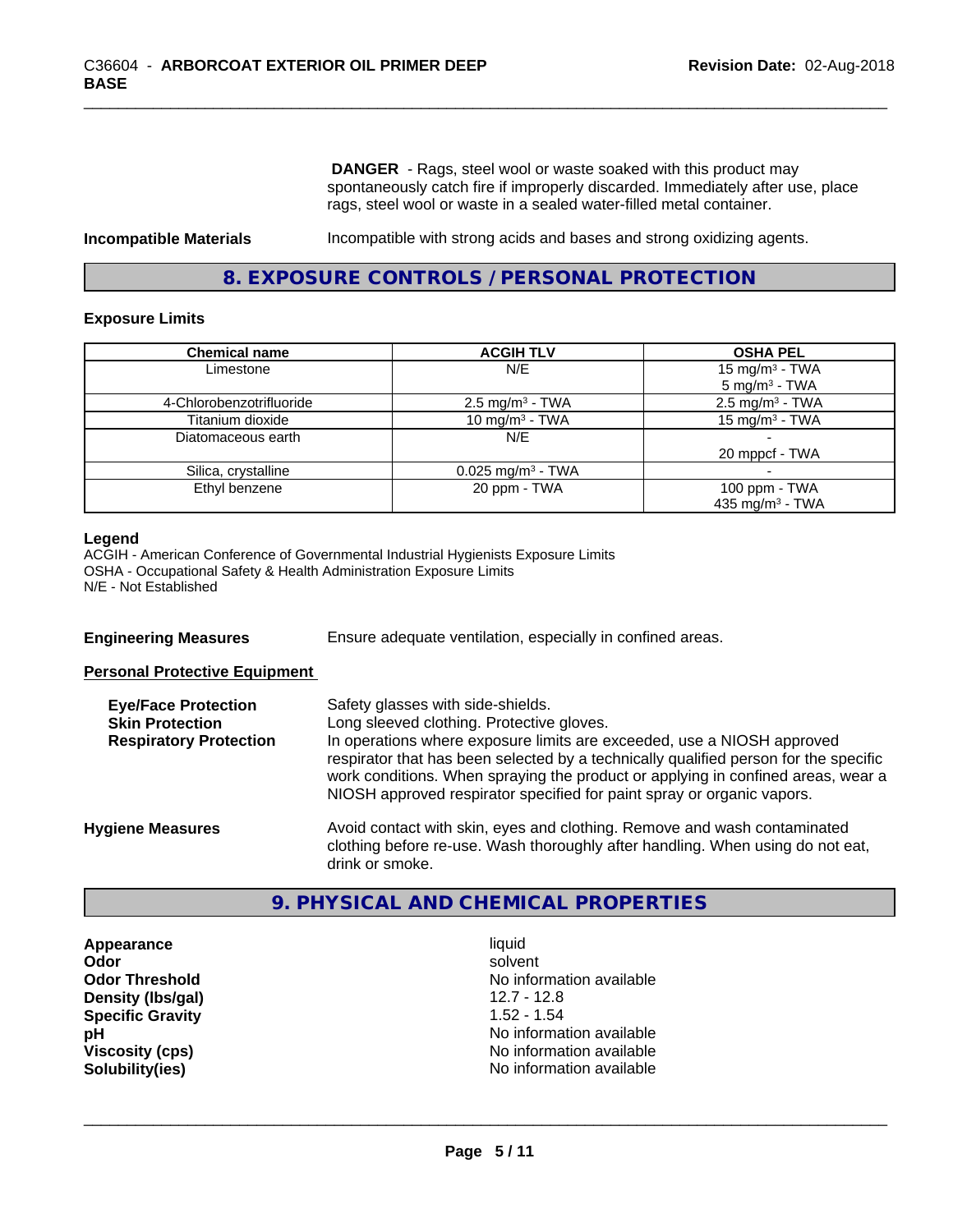**Water solubility**<br> **Evaporation Rate**<br> **Evaporation Rate**<br> **Evaporation Rate Vapor** pressure @20 °C (kPa) **Vapor density**<br> **We Solids**<br>
We Solid With the Solids<br>
We No information available<br>  $65 - 75$ Wt. % Solids **Vol. % Solids** 55 - 65 **Wt. % Volatiles** 25 - 35 **Vol. % Volatiles** 35 - 45 **VOC Regulatory Limit (g/L)** < 100 **Boiling Point (°F)** 275.0 **Boiling Point (°C)** 135.0 **Freezing Point (°F)** No information available **Freezing Point (°C)**<br> **Flash Point (°F)**<br> **Flash Point (°F)**<br> **Flash Point (°F)**<br> **C** 104.0 **Flash Point (°F) Flash Point (°C)** 40.0 **Method** PMCC **Flammability (solid, gas)** Not applicable **Upper flammability limit:** No information available **Lower flammability limit:** No information available **Autoignition Temperature (°F)** No information available **Autoignition Temperature (°C)** No information available **Decomposition Temperature (°F)** No information available **Decomposition Temperature (°C)** No information available **Partition coefficient** No information available

No information available<br>No information available

# **10. STABILITY AND REACTIVITY**

| <b>Reactivity</b>                       | Not Applicable                                                                           |
|-----------------------------------------|------------------------------------------------------------------------------------------|
| <b>Chemical Stability</b>               | Stable under normal conditions. Hazardous polymerisation<br>does not occur.              |
| <b>Conditions to avoid</b>              | Keep away from open flames, hot surfaces, static<br>electricity and sources of ignition. |
| <b>Incompatible Materials</b>           | Incompatible with strong acids and bases and strong<br>oxidizing agents.                 |
| <b>Hazardous Decomposition Products</b> | Thermal decomposition can lead to release of irritating<br>gases and vapors.             |
| Possibility of hazardous reactions      | None under normal conditions of use.                                                     |

**11. TOXICOLOGICAL INFORMATION**

# **Product Information**

#### **Information on likely routes of exposure**

**Principal Routes of Exposure** Eye contact, skin contact and inhalation.

**Acute Toxicity**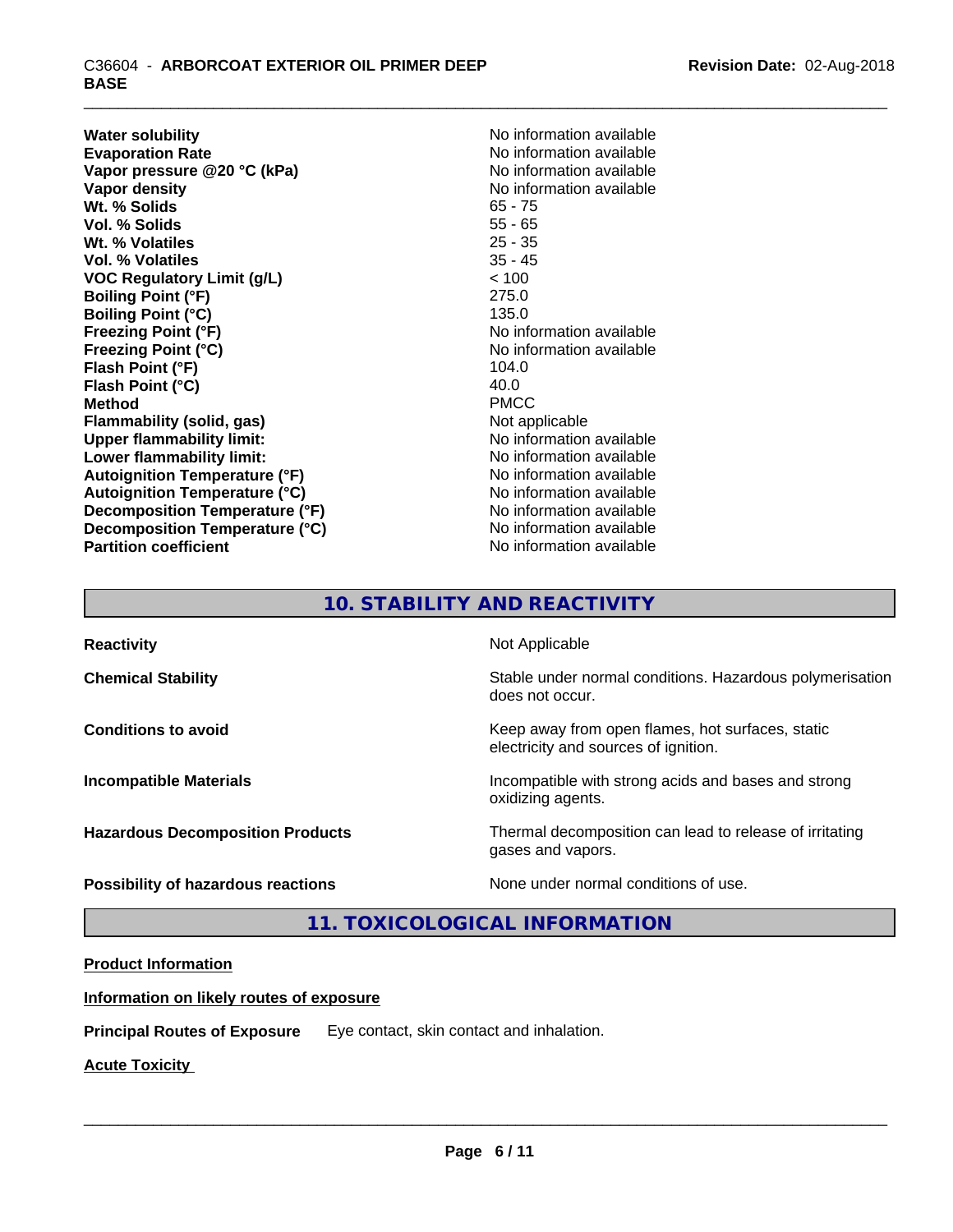LD50 Oral: > 10000 mg/kg (Rat)

LD50 Oral: > 6240 mg/kg (Rat) LD50 Dermal: > 3120 mg/kg (Rabbit)

LC50 Inhalation (Vapor): 1400 ppm (Rat, 4 hr.)

Solvent naphtha, petroleum, medium aliphatic

| <b>Product Information</b>                                                                                                      | Repeated or prolonged exposure to organic solvents may lead to permanent brain<br>and nervous system damage. Intentional misuse by deliberately concentrating and<br>inhaling vapors may be harmful or fatal.                        |
|---------------------------------------------------------------------------------------------------------------------------------|--------------------------------------------------------------------------------------------------------------------------------------------------------------------------------------------------------------------------------------|
|                                                                                                                                 | Symptoms related to the physical, chemical and toxicological characteristics                                                                                                                                                         |
| <b>Symptoms</b>                                                                                                                 | No information available.                                                                                                                                                                                                            |
|                                                                                                                                 | Delayed and immediate effects as well as chronic effects from short and long-term exposure                                                                                                                                           |
| Eye contact                                                                                                                     | Contact with eyes may cause irritation.                                                                                                                                                                                              |
| <b>Skin contact</b>                                                                                                             | May cause skin irritation and/or dermatitis. Prolonged skin contact may defat the<br>skin and produce dermatitis.                                                                                                                    |
| Ingestion                                                                                                                       | Ingestion may cause irritation to mucous membranes. Small amounts of this<br>product aspirated into the respiratory system during ingestion or vomiting may<br>cause mild to severe pulmonary injury, possibly progressing to death. |
| <b>Inhalation</b>                                                                                                               | High vapor / aerosol concentrations are irritating to the eyes, nose, throat and<br>lungs and may cause headaches, dizziness, drowsiness, unconsciousness, and<br>other central nervous system effects.                              |
| <b>Sensitization</b>                                                                                                            | No information available.                                                                                                                                                                                                            |
| <b>Neurological Effects</b>                                                                                                     | No information available.                                                                                                                                                                                                            |
| <b>Mutagenic Effects</b>                                                                                                        | No information available.                                                                                                                                                                                                            |
| <b>Reproductive Effects</b>                                                                                                     | No information available.                                                                                                                                                                                                            |
| <b>Developmental Effects</b>                                                                                                    | No information available.                                                                                                                                                                                                            |
| <b>Target organ effects</b>                                                                                                     | No information available.                                                                                                                                                                                                            |
| <b>STOT - repeated exposure</b>                                                                                                 | Causes damage to organs through prolonged or repeated exposure if inhaled.<br>No information available.                                                                                                                              |
| <b>STOT - single exposure</b><br>Other adverse effects                                                                          | No information available.                                                                                                                                                                                                            |
| <b>Aspiration Hazard</b>                                                                                                        | May be harmful if swallowed and enters airways. Small amounts of this product<br>aspirated into the respiratory system during ingestion or vomiting may cause mild<br>to severe pulmonary injury, possibly progressing to death.     |
| <b>Numerical measures of toxicity</b>                                                                                           |                                                                                                                                                                                                                                      |
|                                                                                                                                 | The following values are calculated based on chapter 3.1 of the GHS document                                                                                                                                                         |
| <b>ATEmix (oral)</b>                                                                                                            | 42990 mg/kg                                                                                                                                                                                                                          |
| <b>ATEmix (dermal)</b>                                                                                                          | 12647 mg/kg                                                                                                                                                                                                                          |
| <b>Component Information</b>                                                                                                    |                                                                                                                                                                                                                                      |
| <b>Acute Toxicity</b>                                                                                                           |                                                                                                                                                                                                                                      |
| 4-Chlorobenzotrifluoride<br>LD50 Oral: (Rat) mg/kg<br>LD50 Dermal: mg/kg (Rabbit)<br>LC50 Inhalation (Vapor): mg/L (Rat, 4 hr.) |                                                                                                                                                                                                                                      |
| Titanium dioxide                                                                                                                |                                                                                                                                                                                                                                      |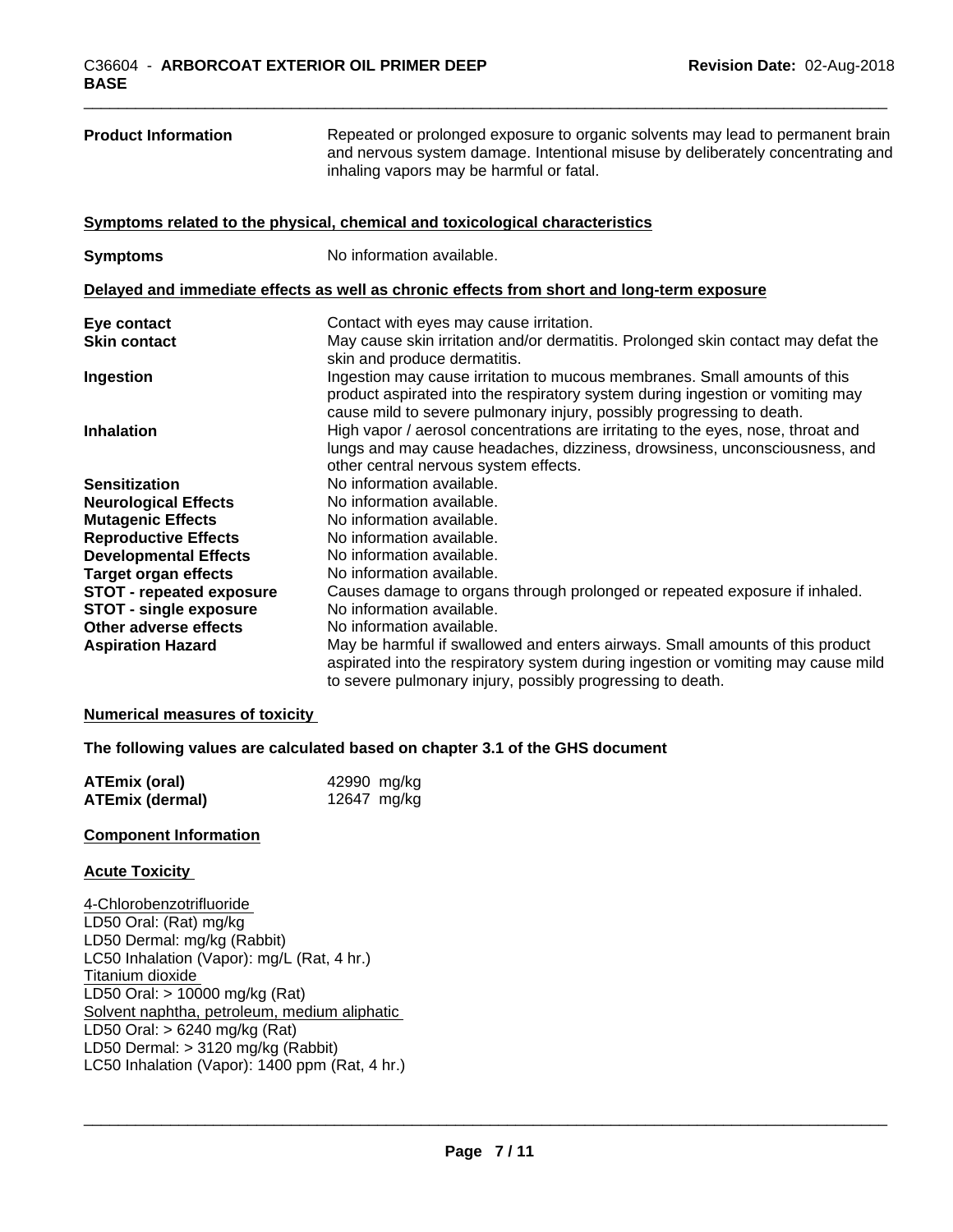Silica, crystalline LD50 Oral: 500 mg/kg (Rat) Ethyl benzene LD50 Oral: mg/kg (Rat) LD50 Dermal: > mg/kg (Rabbit) LC50 Inhalation (Vapor): mg/m<sup>3</sup> (Rat, 2 hr.)

#### **Carcinogenicity**

*The information below indicateswhether each agency has listed any ingredient as a carcinogen:.*

| <b>Chemical name</b> | <b>IARC</b>         | <b>NTP</b>  | <b>OSHA</b> |
|----------------------|---------------------|-------------|-------------|
|                      | 2B - Possible Human |             | Listed      |
| Titanium dioxide     | Carcinogen          |             |             |
|                      | - Human Carcinogen  | Known Human | Listed      |
| Silica, crystalline  |                     | Carcinogen  |             |
|                      | 2B - Possible Human |             | Listed      |
| Ethyl benzene        | Carcinogen          |             |             |

• Crystalline Silica has been determined to be carcinogenic to humans by IARC (1) when in respirable form. Risk of cancer depends on duration and level of inhalation exposure to spray mist or dust from sanding the dried paint.

• Although IARC has classified titanium dioxide as possibly carcinogenic to humans (2B), their summary concludes: "No significant exposure to titanium dioxide is thought to occur during the use of products in which titanium dioxide is bound to other materials, such as paint."

#### **Legend**

IARC - International Agency for Research on Cancer NTP - National Toxicity Program OSHA - Occupational Safety & Health Administration

**12. ECOLOGICAL INFORMATION**

# **Ecotoxicity Effects**

The environmental impact of this product has not been fully investigated.

#### **Product Information**

#### **Acute Toxicity to Fish**

No information available

#### **Acute Toxicity to Aquatic Invertebrates**

No information available

#### **Acute Toxicity to Aquatic Plants**

No information available

#### **Persistence / Degradability**

No information available.

#### **Bioaccumulation**

No information available.

#### **Mobility in Environmental Media**

No information available.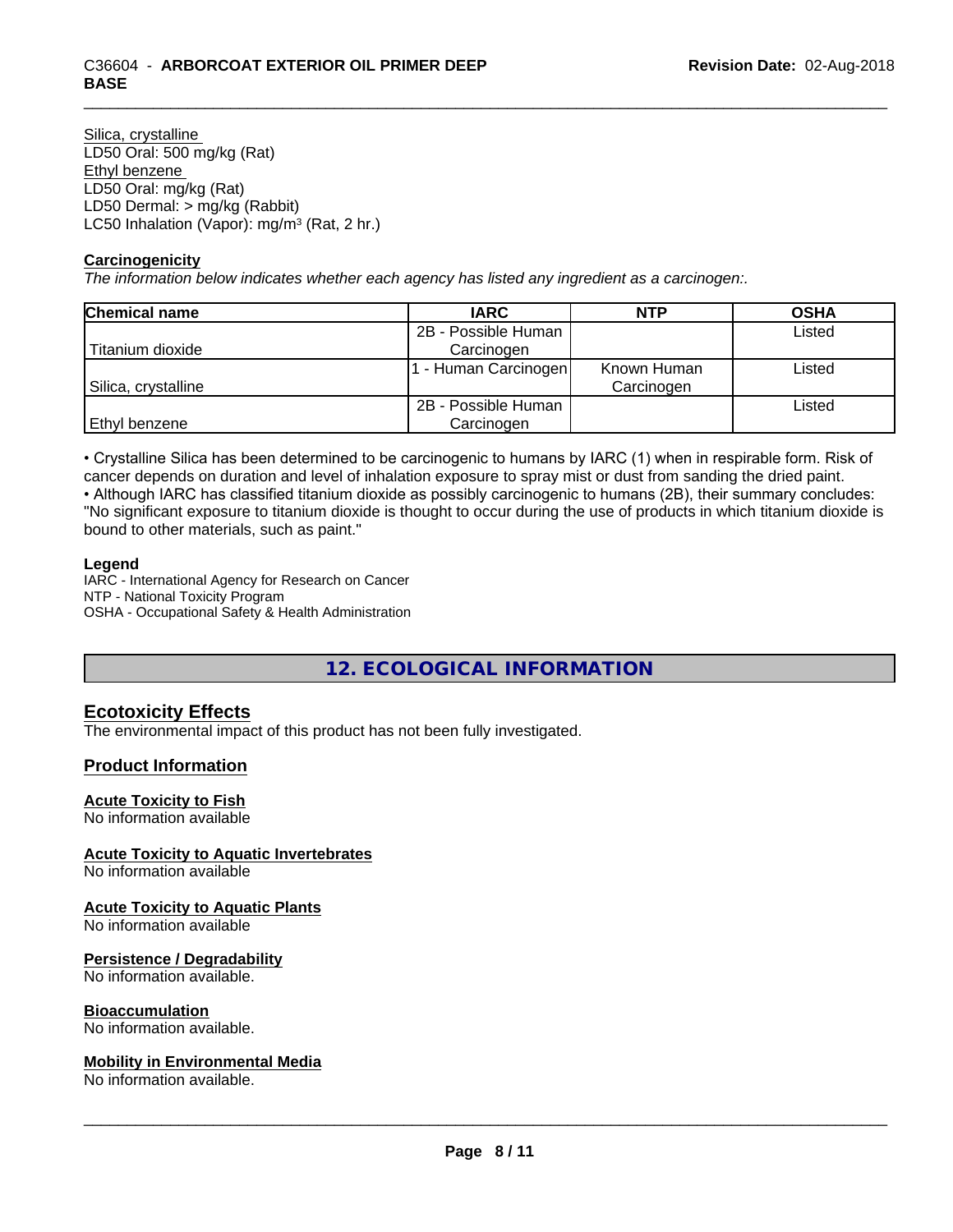**Ozone** No information available

#### **Component Information**

#### **Acute Toxicity to Fish**

Titanium dioxide  $LC50:$  > 1000 mg/L (Fathead Minnow - 96 hr.) Ethyl benzene LC50: 12.1 mg/L (Fathead Minnow - 96 hr.)

#### **Acute Toxicity to Aquatic Invertebrates**

Ethyl benzene EC50: 1.8 mg/L (Daphnia magna - 48 hr.)

#### **Acute Toxicity to Aquatic Plants**

Ethyl benzene EC50: 4.6 mg/L (Green algae (Scenedesmus subspicatus), 72 hrs.)

|                                | 13. DISPOSAL CONSIDERATIONS                                                                                                                                                                                               |
|--------------------------------|---------------------------------------------------------------------------------------------------------------------------------------------------------------------------------------------------------------------------|
| <b>Waste Disposal Method</b>   | Dispose of in accordance with federal, state, and local regulations. Local<br>requirements may vary, consult your sanitation department or state-designated<br>environmental protection agency for more disposal options. |
| <b>Empty Container Warning</b> | Emptied containers may retain product residue. Follow label warnings even after<br>container is emptied. Residual vapors may explode on ignition.                                                                         |

#### **14. TRANSPORT INFORMATION**

| DOT                         |                       |
|-----------------------------|-----------------------|
| <b>Proper Shipping Name</b> | <b>PAINT</b>          |
| <b>Hazard class</b>         | 3                     |
| UN-No.                      | UN1263                |
| <b>Packing Group</b>        | Ш                     |
| <b>Description</b>          | UN1263, PAINT, 3, III |

In the US this material may be reclassified as a Combustible Liquid and is not regulated in containers of less than 119 gallons (450 liters) via surface transportation (refer to 49CFR173.120(b)(2) for further information).

| IMDG / IMO         | Contact the preparer for further information. |
|--------------------|-----------------------------------------------|
| <b>ICAO / IATA</b> | Contact the preparer for further information. |

# **15. REGULATORY INFORMATION**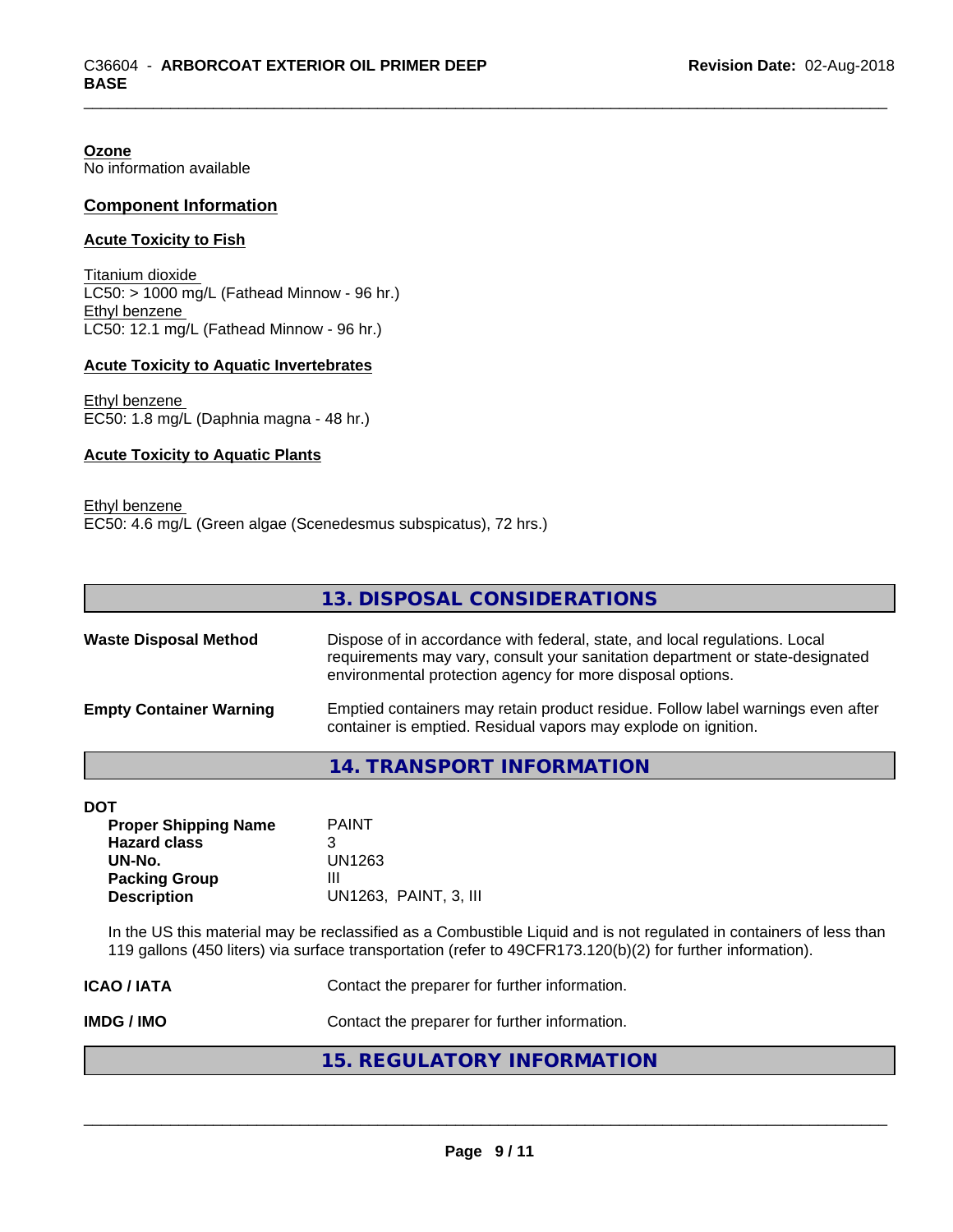### **International Inventories**

| <b>TSCA: United States</b> | Yes - All components are listed or exempt. |
|----------------------------|--------------------------------------------|
| <b>DSL: Canada</b>         | Yes - All components are listed or exempt. |

# **Federal Regulations**

#### **SARA 311/312 hazardous categorization**

| Acute health hazard               | Yes |  |
|-----------------------------------|-----|--|
| Chronic Health Hazard             | Yes |  |
| Fire hazard                       | Yes |  |
| Sudden release of pressure hazard | Nο  |  |
| Reactive Hazard                   | N٥  |  |

#### **SARA 313**

Section 313 of Title III of the Superfund Amendments and Reauthorization Act of 1986 (SARA). This product contains a chemical or chemicals which are subject to the reporting requirements of the Act and Title 40 of the Code of Federal Regulations, Part 372:

| <b>Chemical name</b> | CAS No.  | Weight-% | <b>CERCLA/SARA 313</b>     |
|----------------------|----------|----------|----------------------------|
|                      |          |          | (de minimis concentration) |
| Ethyl benzene        | 100-41-4 | ∪.⊾      |                            |

#### **Clean Air Act,Section 112 Hazardous Air Pollutants (HAPs) (see 40 CFR 61)**

This product contains the following HAPs:

| <b>Chemical name</b> | CAS No.        | Weight-% | <b>Hazardous Air Pollutant</b> |
|----------------------|----------------|----------|--------------------------------|
| Ethyl benzene        | $100 - 41 - 4$ | 0.5      | (HAP)<br>Listed                |

#### **US State Regulations**

#### **California Proposition 65**

**A** WARNING: Cancer and Reproductive Harm– www.P65warnings.ca.gov

#### **State Right-to-Know**

| <b>Chemical name</b>     | <b>Massachusetts</b> | <b>New Jersey</b> | Pennsylvania |
|--------------------------|----------------------|-------------------|--------------|
| Limestone                |                      |                   |              |
| 4-Chlorobenzotrifluoride |                      |                   |              |
| Titanium dioxide         |                      |                   |              |
| Diatomaceous earth       |                      |                   |              |
| Silica, crystalline      |                      |                   |              |

#### **Legend**

X - Listed